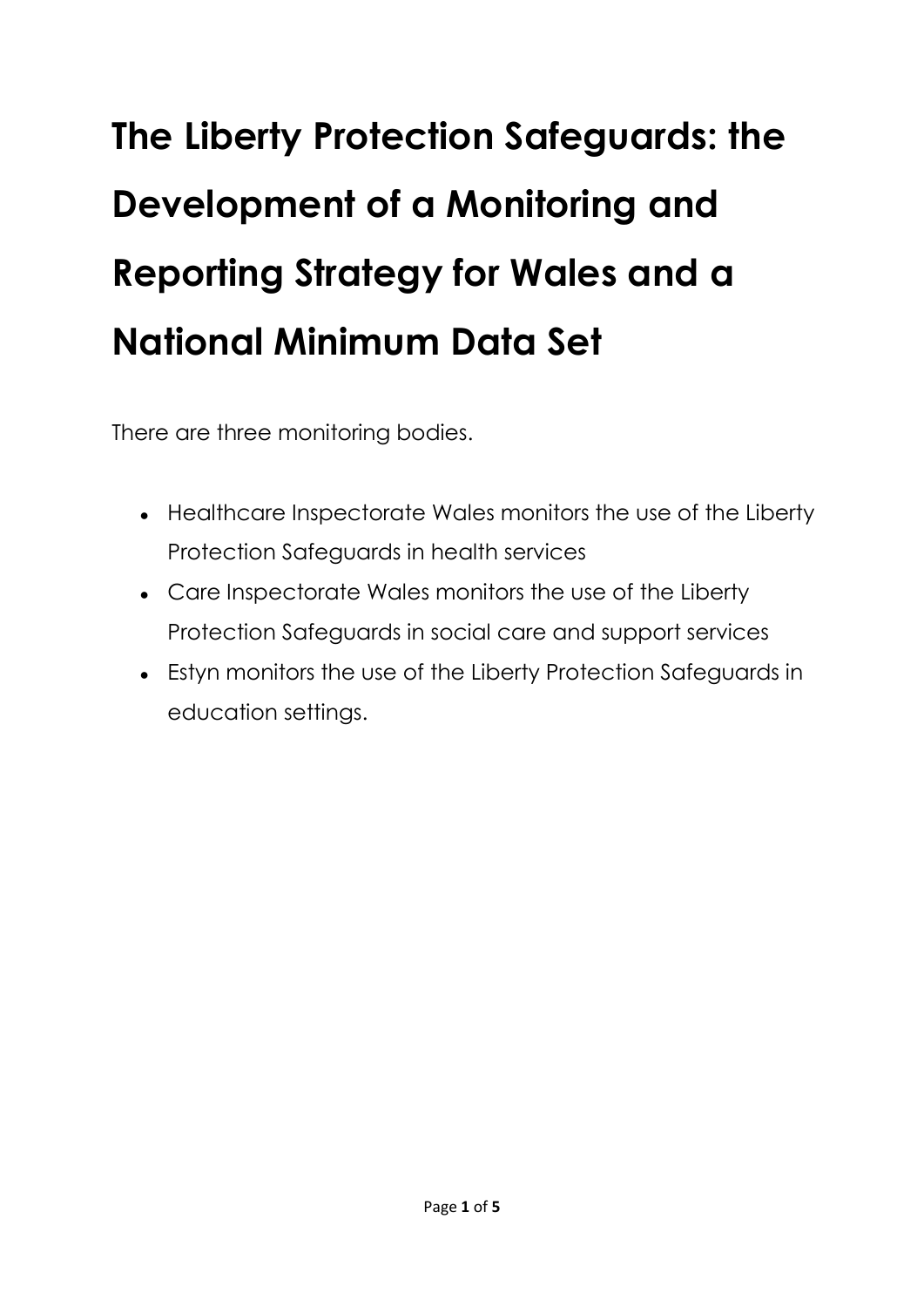## **Liberty Protection Safeguards Monitoring and Reporting Strategy for Wales**

The three monitoring bodies are developing a Liberty Protection Safeguards Monitoring and Reporting Strategy for Wales.

The aim of the Strategy is to check that:

- Health boards and local authorities are protecting people's rights
- No-one's freedom is limited without the right authorisation
- The only reason for limiting the person's freedom is to keep people safe
- Any limits to a person's freedom are only the limits written in the authorisation.

Monitoring and reporting the new Liberty Protection Safeguards will:

- Give a picture of how Liberty Protection Safeguards are being used across Wales
- Help keep standards high.

Using the Liberty Protection Safeguards is a human rights issue. This means the monitoring bodies must look at the big picture and not just collect information.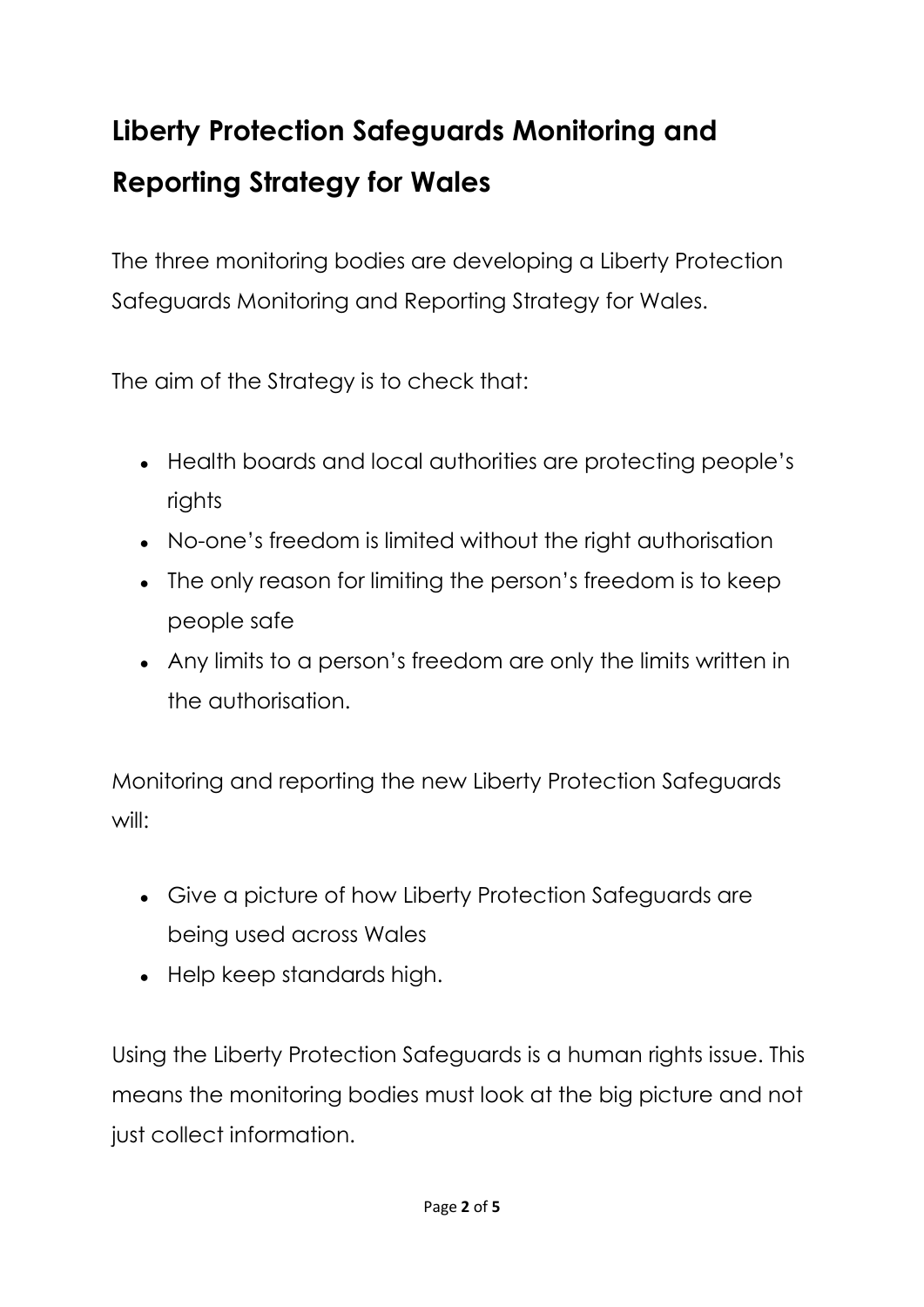Health boards and local authorities authorise, review, and manage the use of the Liberty Protection Safeguards. They must provide the monitoring bodies with information about their use of Liberty Protection Safeguards. There is a list of the information they will need to collect. This is called the National Minimum Data Set.

Each health board and local authority must check for themselves how the Liberty Protection Safeguards are working locally.

Inspections by the monitoring bodies may include questions about the Liberty Protection Safeguards. The questions will be about whether the Liberty Protection Safeguards are supporting people's wellbeing.

The new Monitoring and Reporting Strategy will be developed by talking to everyone who is affected by the Liberty Protection Safeguards.

## **National Minimum Data Set for Wales**

There will be a list of information that will need to be collected in Wales for each person who has their freedom limited under Liberty Protection Safeguards. This will be called the National Minimum Data Set.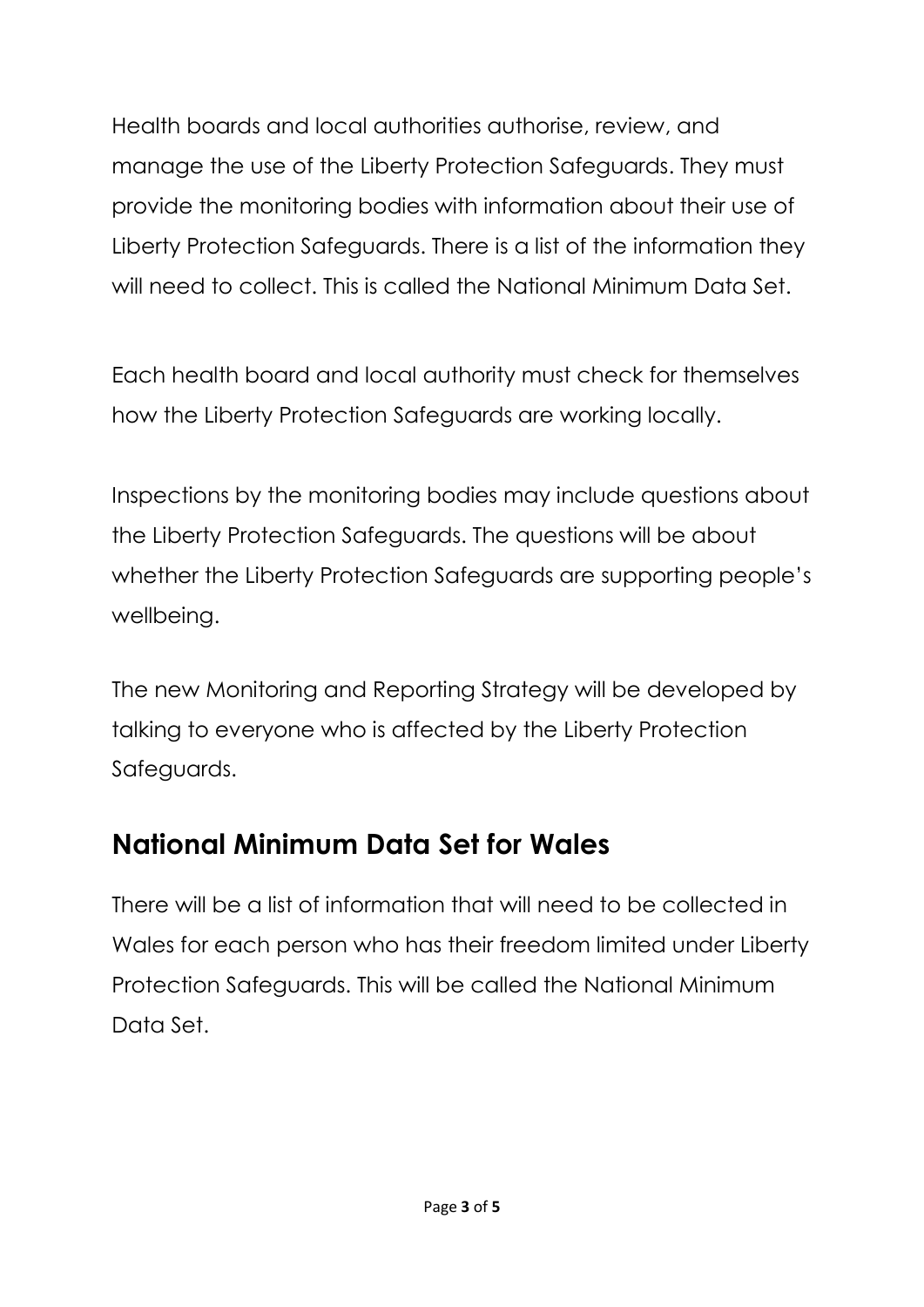Digital Health and Care Wales have been running workshops to agree exactly what information needs to be collected and how to collect it.

These are the items that are being considered for the National Minimum Data Set for Wales.

- 1. Liberty Protection Safeguards Episode Reference ID
- 2. Is it an initial authorisation or renewal?
- 3. If it's a renewal, the number of times renewed
- 4. NHS Number (for health boards) / Person Reference (for local authorities)
- 5. Name of the health board or local authority (Responsible Body)
- 6. Total number of separate locations / settings included in the authorised arrangements
- 7. The location identification reference number
- 8. Unique Property Reference Number
- 9. Date of birth
- 10. Gender
- 11. Ethnicity
- 12. Preferred Language
- 13. Did you receive a service in your preferred language?
- 14. Disability
- 15. Sexual Orientation
- 16. Start date for when the LPS process began